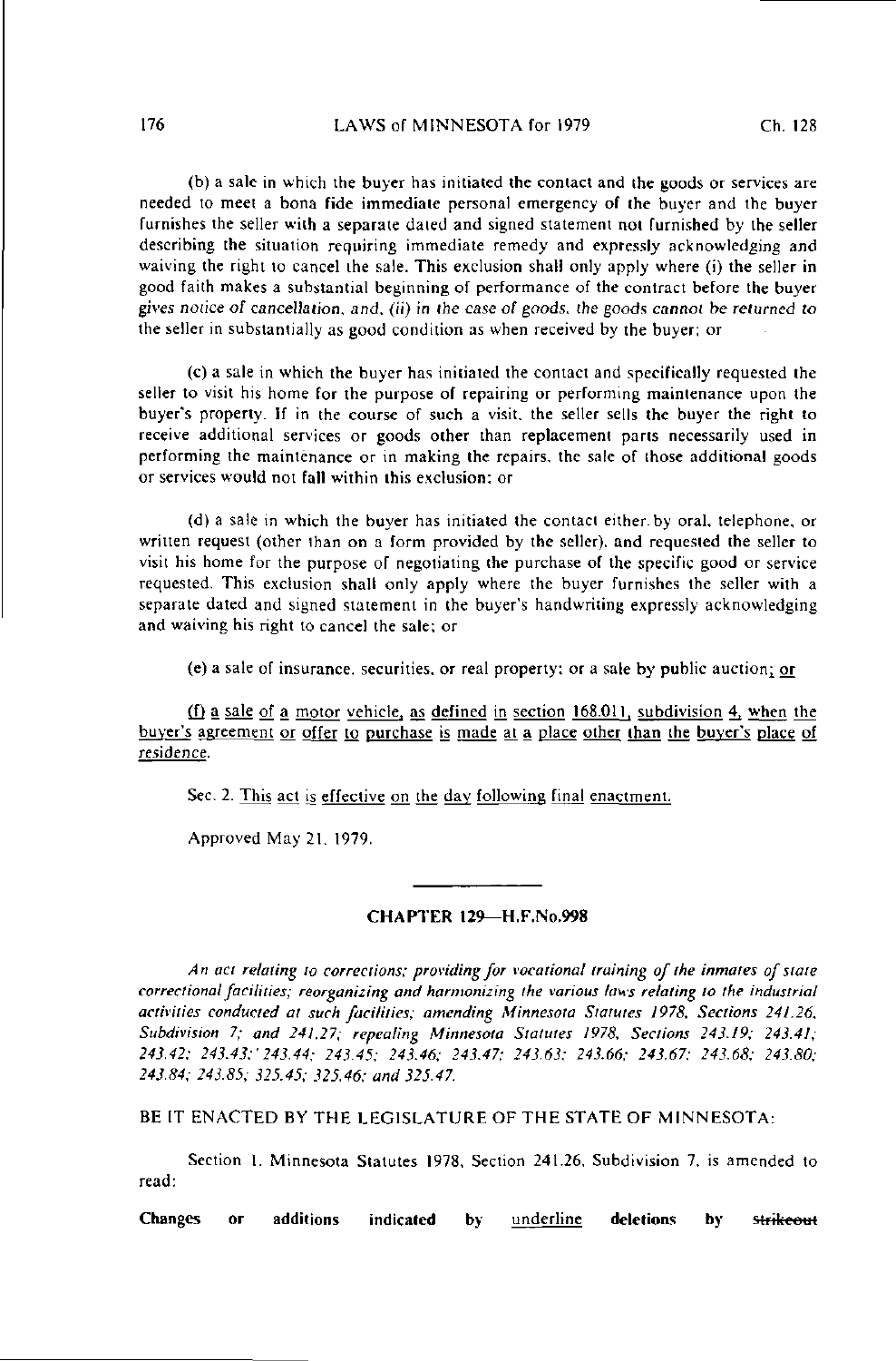$\ddot{\phantom{0}}$ 

Subd. 7. PAYMENT OF BOARD AND ROOM. The commissioner shall determine the amount to be paid for board and room by such work placement inmate. When special circumstances warrant or for just and reasonable cause, the commissioner may waive the payment by the inmate of board and room charges and report such waivers to the commissioner of finance and the legislative auditor.

Where a work placement inmate is housed in a jail or workhouse, such board and room revenue shall be paid over to such cily or county official as provided for in subdivision 2, provided however, that when payment of board and room has been waived, the commissioner shall make such payments from funds appropriated for that purpose.

Sec. 2. Minnesota Statutes 1978. Section 241.27. is amended to read:

241.27 VOCATIONAL TRAINING OF INMATES: MINNESOTA CORRECTIONAL INDUSTRIES; REVOLVING ACCOUNTS. Subdivision 1. ESTABLISHMENT- OF MINNESOTA CORRECTIONAL INDUSTRIES. For the purpose of providing more adequate, regular and suitable employment for the, vocational training, and rehabilitation of to aid the inmates of institutions under his control state correctional facilities , the commissioner of corrections is hereby authorized and empowered to may establish, equip, maintain and operate at such institutions any correctional facility under his control such additional industrial and commercial activities as may be deemed necessary and suitable to such institutions the profitable employment. vocational training and development of proper work habits of the inmates of slate correctional facilities . Such The industrial and commercial activities authorized by this section shall be for the primary purpose of providing vocational training, meaningful employment and the teaching of proper work habits to the inmates of institutions correctional facilities under the control of the commissioner of corrections, and not as  $\theta$ competitive business venture ventures. Prior to the establishment of such additional any industrial activities and commercial activity, the commissioner of corrections shall may consult with representaiives of business, industry, organized labor, the slate department of education, the state apprenticeship council, the state department of labor and industry, the department of employment security, the department of administration, and such other persons and bodies as he may feel are qualified to determine the quantity and nature of the goods, wares and, merchandise and services to be made or provided, and the types of processes to be used in their manufacture, processing, repair, and production consistent with the greatest opportunity for the reform and vocational training of such the inmates. and with the best interests of the state, business, industry and labor.

The commissioner of corrections shall, at all times in the conduct of any industrial or commercial activity authorized by this section, utilize inmate labor to the greatest extent feasible, provided, however, that the commissioner may employ all administrative, supervisory and other skilled craftsmen for necessary to the proper instruction of such the inmates and the profitable and efficient operation of the industrial and commercial activities authorized by this section .

Additionally, the commissioner of corrections may authorize the director of any correctional facility under his control to accept work projects from outside sources for processing, fabrication or repair, provided that preference shall be given to the Changes or additions indicated by underline deletions bystrikeout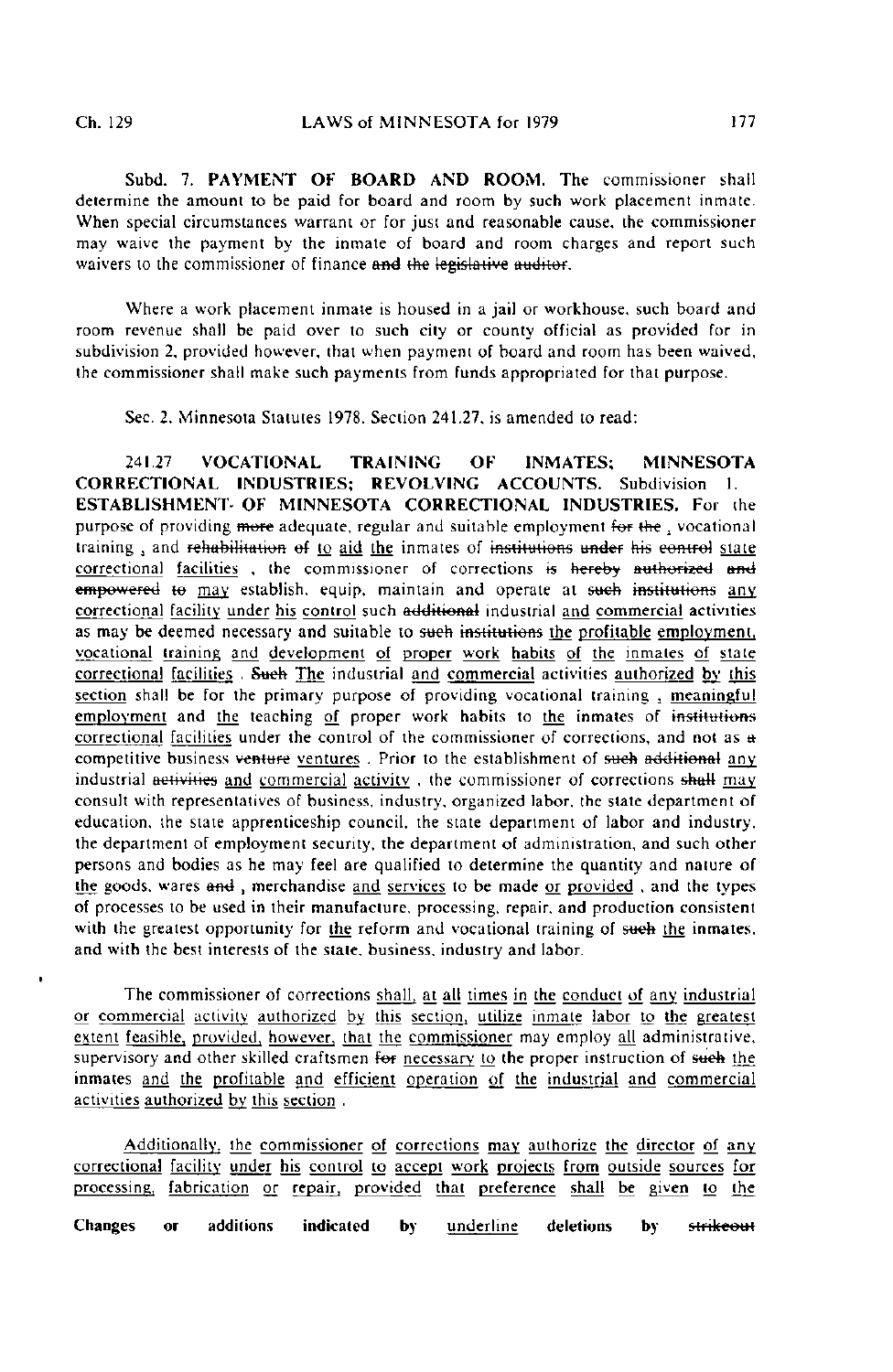## performance of such work projects for state departments and agencies.

Subd. 2. REVOLVING FUND: USE OF FUND. To accomplish the foregoing purposes the commissioner of corrections may, with the approval of the governor and the legislative advisory commission, withdraw from the state prison revolving fund or that revolving fund at the state reformatory for men established by section 243.85(f), such sums as may be necessary to establish the additional industrial activities authorized by subdivision 1. The sums so withdrawn shall not exceed, in any one year, a total of \$150,000.

When any additional industrial activity is established at an institution under the control of the commissioner, which had not previously contained an industrial activity, all the proceeds and income from the sale of products produced or processed by such industrial activity shall be deposited in an industrial revolving account at such institution. which industrial revolving accounts are hereby authorized to be established, and shall be used to defray the costs of the operation and conduct of such activities. The proceeds and income from any new industrial activities established at the state prison or the state reformatory for men shall be deposited in the existing revolving accounts at such institutions.

When necessary to meet current demands of any industrial activity established under subdivision 1, the commissioner of corrections, with the approval of the governor and the legislative advisory commission, may transfer funds from one industrial revolving account to another among the several institutions under his control in which industrial activities are conducted, provided that such transfer shall not exceed \$50,000 from one industrial revolving account in any one year. There is established in the department of corrections under the control of the commissioner of corrections the Minnesota correctional industries revolving fund to which shall be transferred the revolving funds established by sections 243.41, 243.85, clause (f), and any other industrial revolving funds heretofore established at any state correctional facility under the control of the commissioner of corrections. The revolving fund established shall be used for the conduct of the industrial and commercial activities now or hereafter established at any state correctional facility, including but not limited to the purchase of equipment, raw materials, the payment of salaries, wages and other expenses necessary and incident thereto. Additionally, the expenses of inmate vocational training and the inmate release fund may be financed from the correctional industries revolving fund in an amount to be determined by the commissioner. The proceeds and income from all industrial and commercial activities conducted at state correctional facilities shall be deposited in the correctional industries revolving fund subject to disbursement as hereinabove provided.

Subd. 3. DISBURSEMENT FROM FUND. The correctional industries revolving fund shall be deposited in the state treasury and paid out only on proper vouchers as may be authorized and approved by the commissioner of corrections, and in the same manner and under the same restrictions as are now provided by law for the disbursement of funds by the commissioner. The commissioner of corrections is authorized to keep and maintain at any correctional facility under his control a contingent fund, as provided in section 241.13; but the contingent fund shall at all times be covered and protected by a proper and sufficient bond to be duly approved as by law now provided.

Changes  $\alpha$ additions indicated deletions by strikeout by underline

178